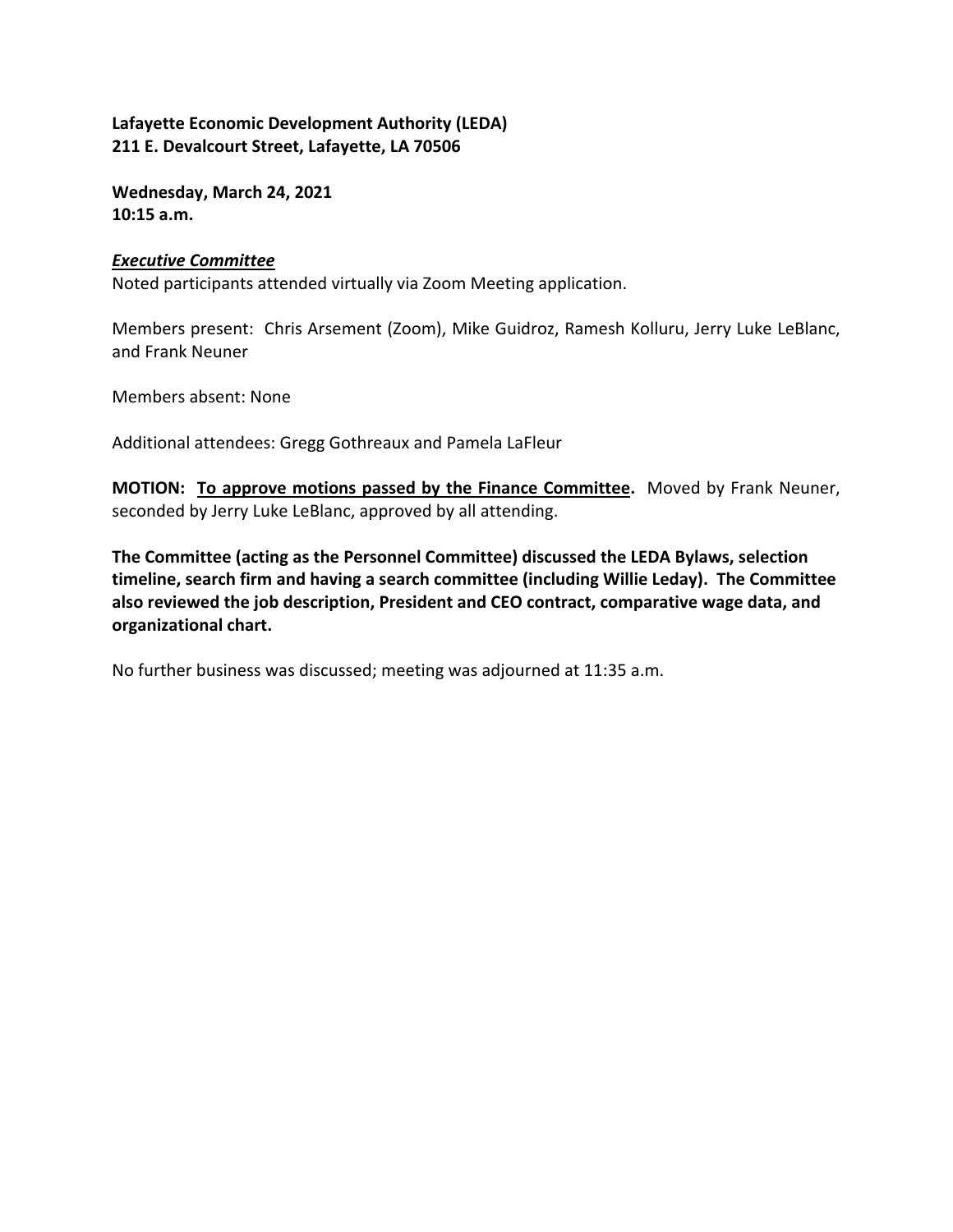**Wednesday, March 31, 2021 11:30 a.m.**

### *Selection Committee*

Members present: Chris Arsement, Mike Guidroz, Ramesh Kolluru, Willie Leday, and Frank Neuner

Members absent: Jerry Luke LeBlanc

Additional attendees: Gregg Gothreaux and Pamela LaFleur

**Committee discussed adding two non‐voting members to the Selection Committee (EJ Krampe and Mike Michot). The Committee also discussed the proposals received from Jorgenson Consulting, Next Move Group, and The Chason Group. Additionally, they discussed the selection timeline, job description, and potential compensation.**

No further business was discussed; meeting was adjourned at 1:10 p.m.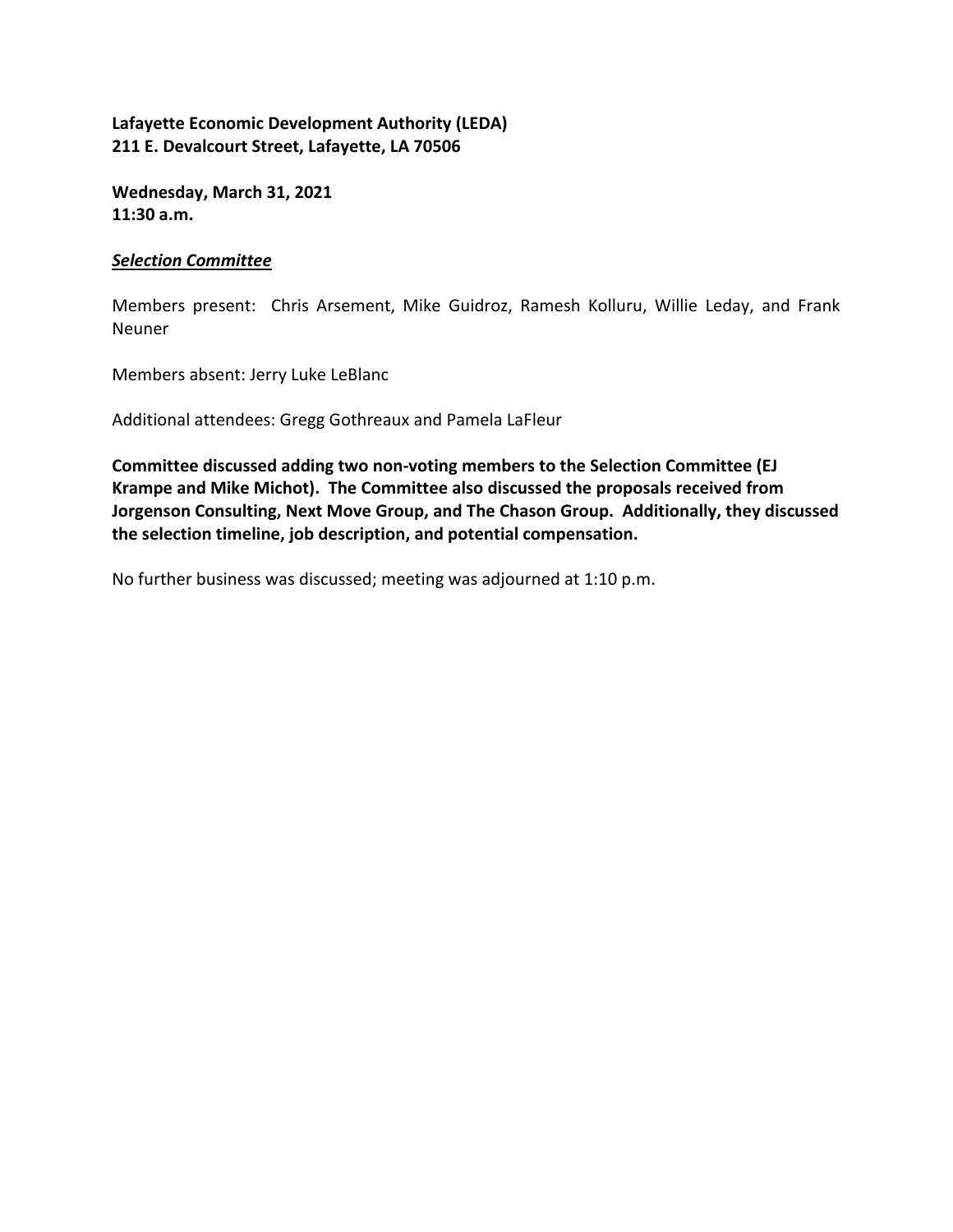**Monday, April 19, 2021 12:00 p.m.**

### *Selection Committee*

Noted participants attended virtually via Zoom Meeting application.

Members present: Chris Arsement, Mike Guidroz, Ramesh Kolluru (Zoom), EJ Krampe, Jerry Luke LeBlanc (Zoom), Willie Leday, Mike Michot (Zoom), and Frank Neuner

Members absent: None

Additional attendees: Tim Chason (Zoom), Chad Chancellor (Zoom), Gregg Gothreaux, and Pamela LaFleur

**The Committee had a virtual meeting with Tim Chason, President of The Chason Group, followed by a virtual meeting with Chad Chancellor, President and CEO of Next Move Group.**

No further business was discussed; meeting was adjourned at 2:25 p.m.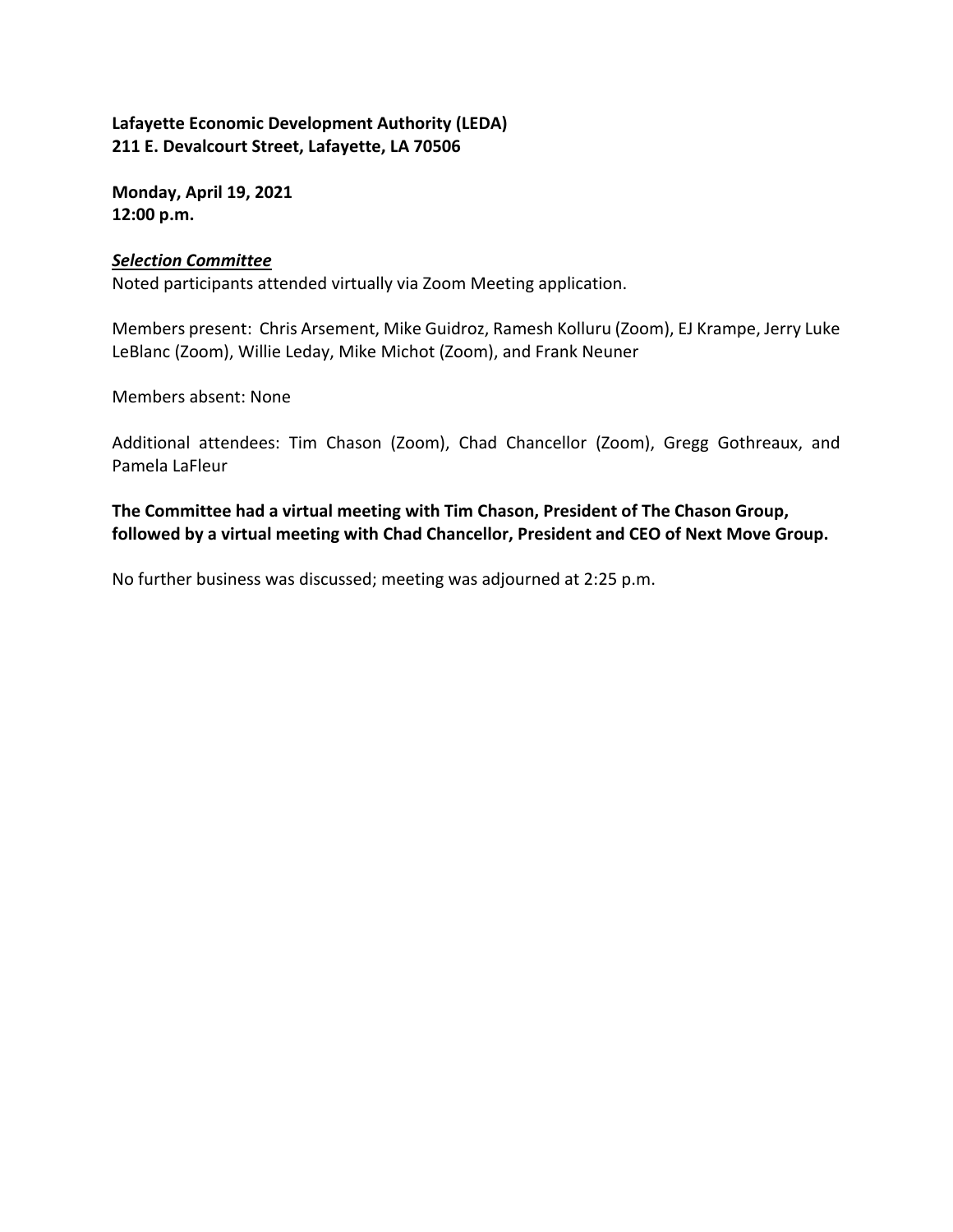**Thursday, May 27, 2021 1:30 p.m.**

### *Selection Committee*

Noted participants attended virtually via Zoom Meeting application.

Members present: Chris Arsement, Mike Guidroz, Ramesh Kolluru (Zoom), EJ Krampe, Jerry Luke LeBlanc, Willie Leday, Mike Michot (Zoom), and Frank Neuner

Members absent: None

Additional attendees: Chad Chancellor (Next Move Group), Gregg Gothreaux, Pamela LaFleur and Gabby Moulis (Next Move Group)

**The committee met with representatives of Next Move Group to discuss the selection process. The participants reviewed and discussed the job profile and interview questions. They also discussed the strengths and challenges of the position, the community, and the organization.**

No further business was discussed; meeting was adjourned at 3:43 p.m.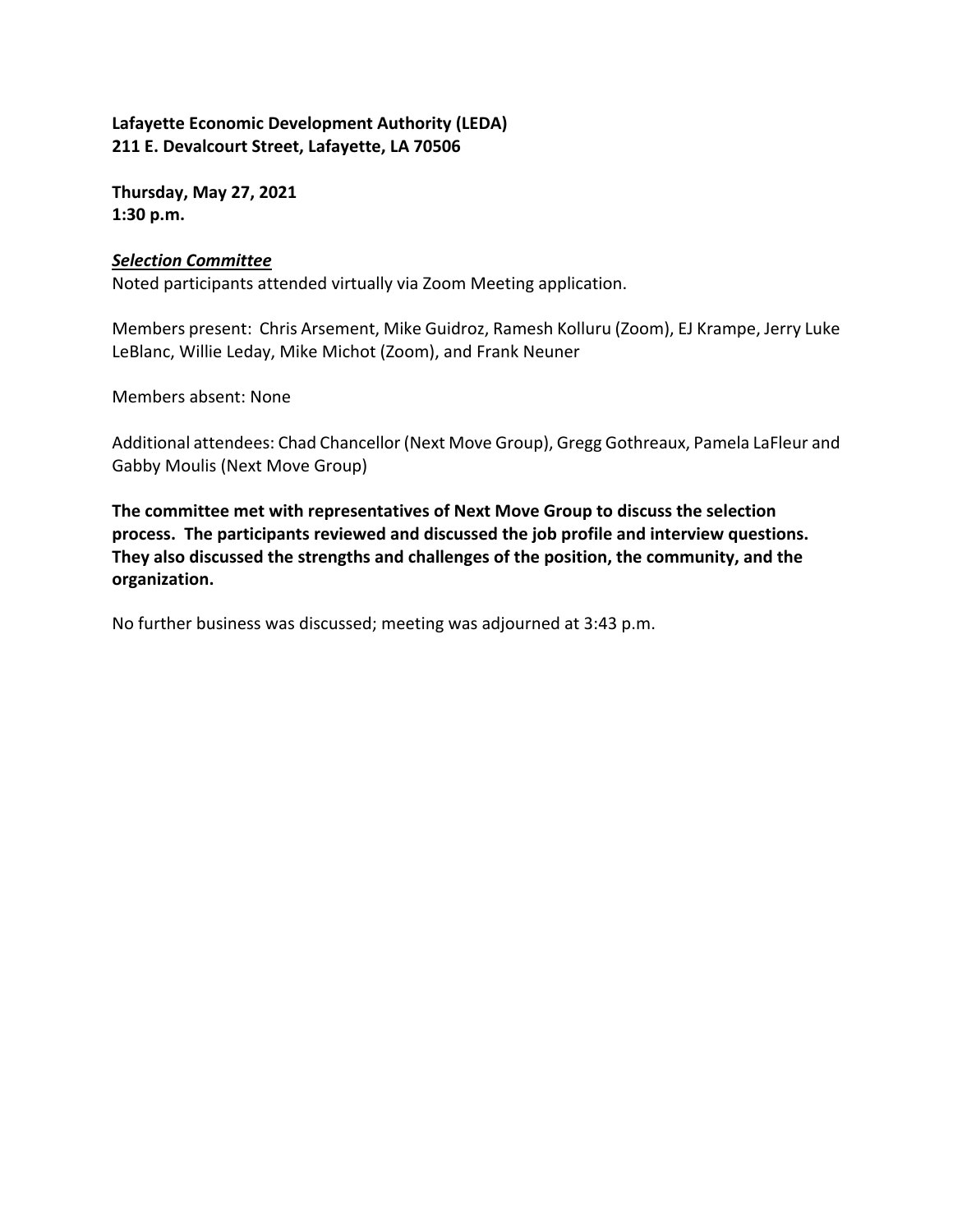**Thursday, July 22, 2021 3:00 p.m.**

### *Selection Committee*

Noted participants attended virtually via Zoom Meeting application.

Members present: Mike Guidroz, Ramesh Kolluru, EJ Krampe, Jerry Luke LeBlanc, Willie Leday, and Mike Michot (Zoom)

Members absent: Chris Arsement and Frank Neuner

Additional attendees: Gregg Gothreaux, Pamela LaFleur, and Alex Metzger (Next Move Group ‐ Zoom).

**The Committee met to review resumes and videos of applicants presented by Next Move Group. The Committee requested Next Move Group to coordinate interviews with the following eight (8) candidates: Monique Boulet, Verdell Hawkins, Larry Holt, Mandi Mitchell, John O'Toole, Bob Shark, Nathan Sparks, and Troy Wayman.** 

No further business was discussed; meeting was adjourned at 5:38 p.m.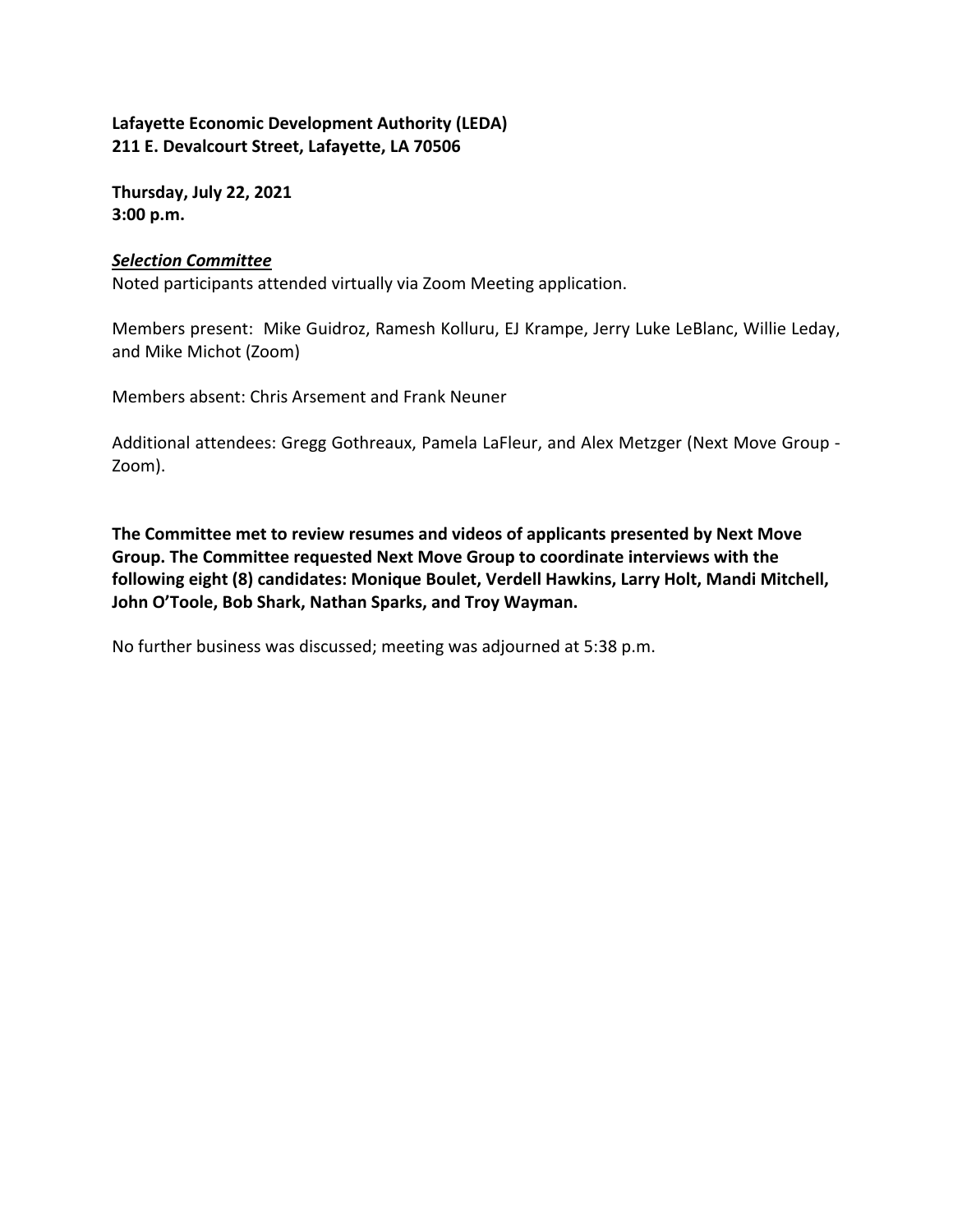**Thursday, July 30, 2021 2:00 p.m.**

#### *Selection Committee*

Noted participants attended via conference call.

Members present: Mike Guidroz, Ramesh Kolluru (call), Jerry Luke LeBlanc (call), Willie Leday, Mike Michot (call), and Frank Neuner

Members absent: Chris Arsement and EJ Krampe

Additional attendees: None

#### **The Committee discussed the status of candidates, lawsuit, and Next Move Group.**

No further business was discussed; meeting was adjourned at 3:15 p.m.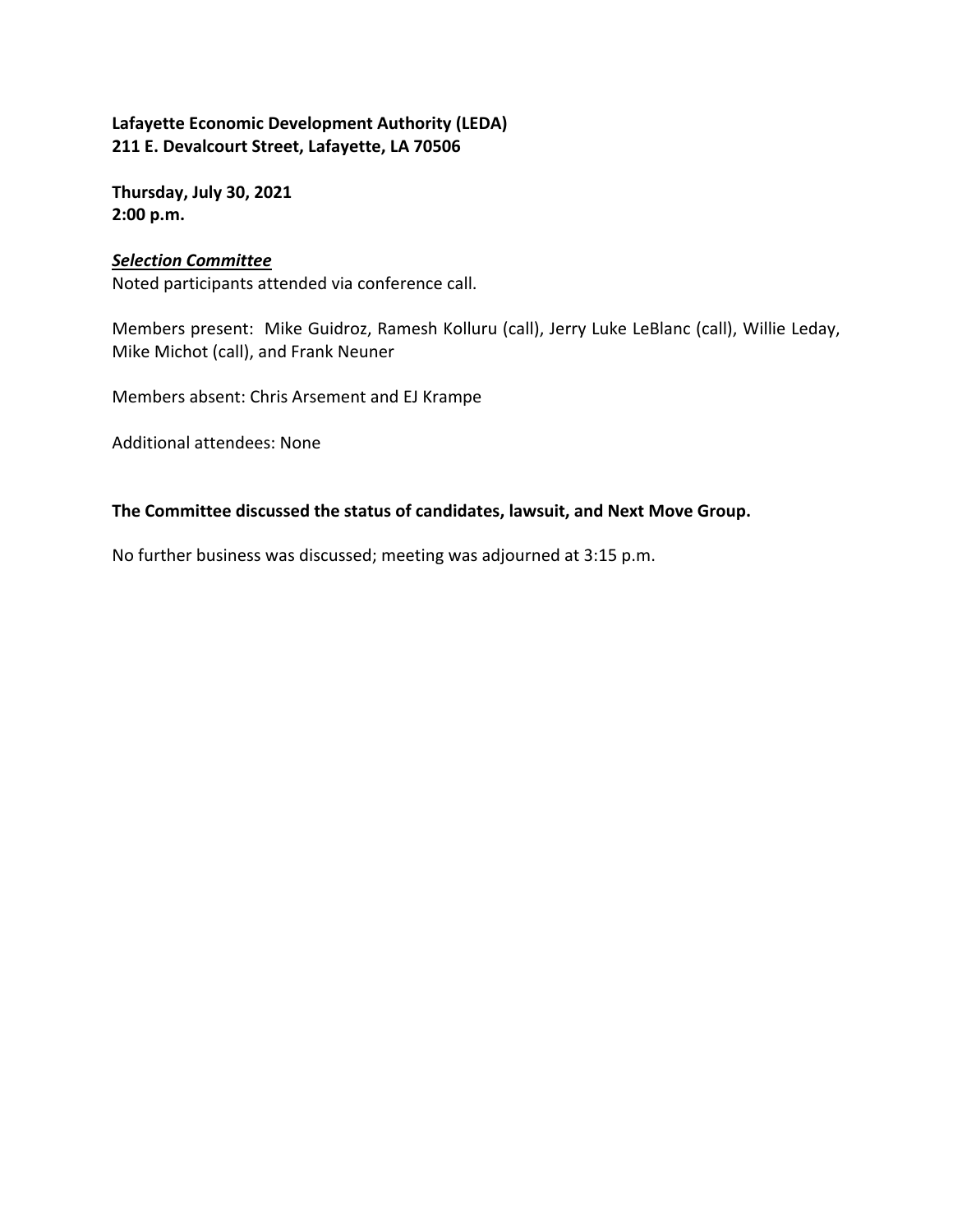**Wednesday, August 4, 2021 1:00 p.m.**

#### *Selection Committee*

Noted participants attended virtually via Zoom Meeting application.

Attendees: Chris Arsement (Zoom), Mike Guidroz, Ramesh Kolluru, Willie Leday, and Mike Michot (Zoom).

**MOTION: To go into Executive Session to discuss the character, professional competence, physical or mental health of candidates, including candidate interviews with Monique Boulet, Bob Shark, and Troy Wayman.** Moved by Ramesh Kolluru, seconded by Willie Leday, approved by all attending.

**MOTION: To move back into Open Session.** Moved by Ramesh Kolluru, seconded by Willie Leday, approved by all attending.

No further business was discussed; meeting was adjourned 4:15 p.m.